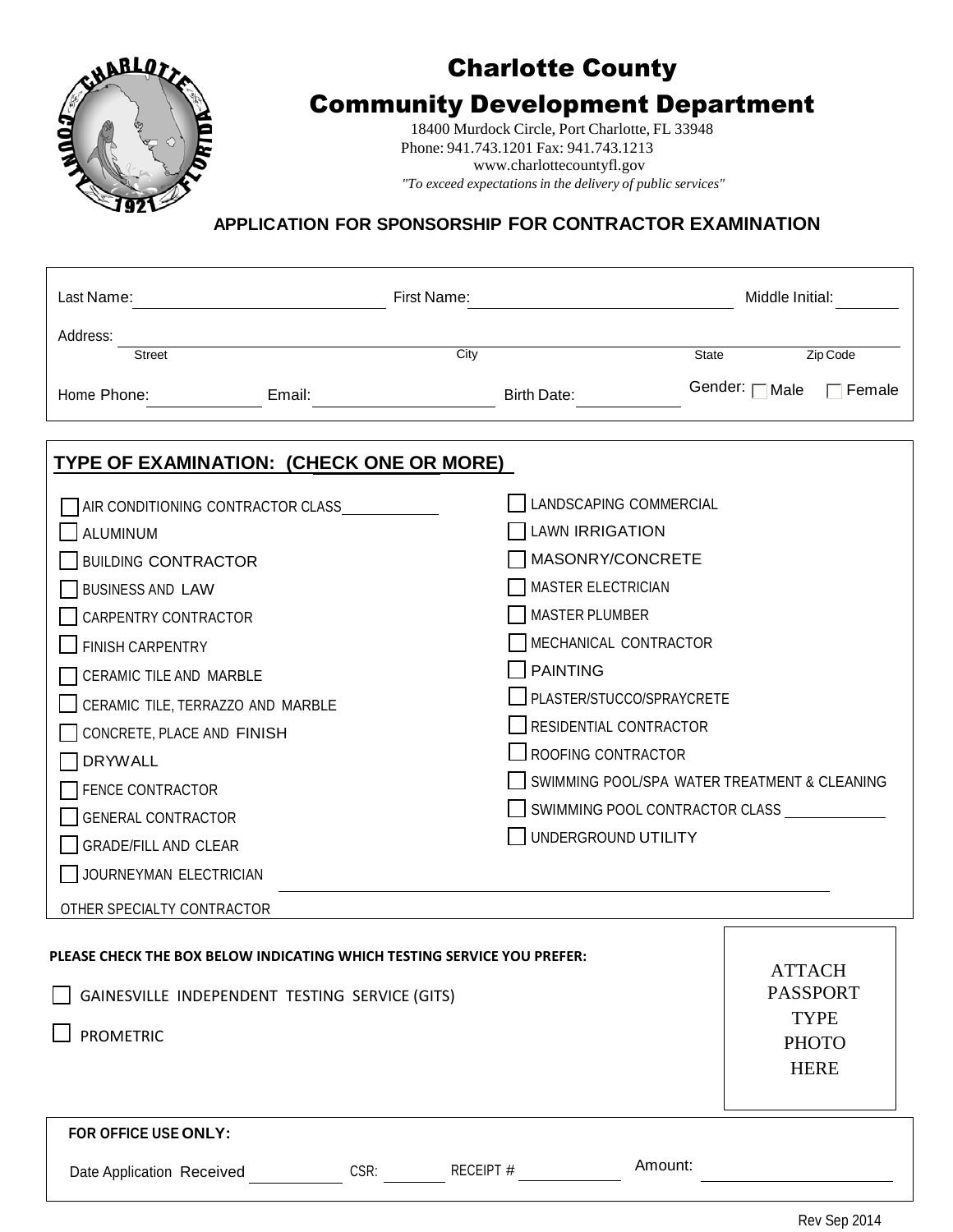| LIST THREE PERSONAL REFERENCES:                                                                                                                                                                                                                                                                                                                          |                                                            |                                                                                                                                        |              |     |        |  |  |
|----------------------------------------------------------------------------------------------------------------------------------------------------------------------------------------------------------------------------------------------------------------------------------------------------------------------------------------------------------|------------------------------------------------------------|----------------------------------------------------------------------------------------------------------------------------------------|--------------|-----|--------|--|--|
| Name                                                                                                                                                                                                                                                                                                                                                     | <b>Street Address</b>                                      | City                                                                                                                                   | <b>State</b> | Zip | Phone# |  |  |
|                                                                                                                                                                                                                                                                                                                                                          |                                                            |                                                                                                                                        |              |     |        |  |  |
| Name                                                                                                                                                                                                                                                                                                                                                     | <b>Street Address</b>                                      | City                                                                                                                                   | <b>State</b> | Zip | Phone# |  |  |
| Name                                                                                                                                                                                                                                                                                                                                                     | <b>Street Address</b>                                      | City                                                                                                                                   | <b>State</b> | Zip | Phone# |  |  |
|                                                                                                                                                                                                                                                                                                                                                          |                                                            | Were you ever licensed in another county, city or state?<br>If yes, what type of license was assigned and the license #                |              |     |        |  |  |
| revoked?                                                                                                                                                                                                                                                                                                                                                 |                                                            | Have you ever been convicted of a felony or misdemeanor? ____________Have you ever had your Certificate of Competency or State License |              |     |        |  |  |
|                                                                                                                                                                                                                                                                                                                                                          |                                                            | If you answered yes to any of the above questions, please attach a letter of explanation on a separate sheet of paper.                 |              |     |        |  |  |
|                                                                                                                                                                                                                                                                                                                                                          |                                                            | APPLICANT'S AFFIDAVIT: To the best of my knowledge, all information contained in this application is true and correct.                 |              |     |        |  |  |
| <b>Signature of Applicant</b>                                                                                                                                                                                                                                                                                                                            |                                                            | <b>Print Name</b>                                                                                                                      |              |     | Date   |  |  |
| State of Florida, County of                                                                                                                                                                                                                                                                                                                              | $\frac{1}{\sqrt{1-\frac{1}{2}}\left(1-\frac{1}{2}\right)}$ |                                                                                                                                        |              |     |        |  |  |
|                                                                                                                                                                                                                                                                                                                                                          |                                                            | The foregoing instrument was acknowledged before me, by means of <b>physical presence or</b> Donline notarization, this day of         |              |     |        |  |  |
|                                                                                                                                                                                                                                                                                                                                                          |                                                            |                                                                                                                                        |              |     |        |  |  |
|                                                                                                                                                                                                                                                                                                                                                          |                                                            | as identification and who did/did not take an oath.                                                                                    |              |     |        |  |  |
|                                                                                                                                                                                                                                                                                                                                                          |                                                            |                                                                                                                                        |              |     |        |  |  |
| <b>Printed Name of Notary</b><br>Signature of Notary                                                                                                                                                                                                                                                                                                     |                                                            |                                                                                                                                        |              |     |        |  |  |
|                                                                                                                                                                                                                                                                                                                                                          |                                                            |                                                                                                                                        |              |     |        |  |  |
|                                                                                                                                                                                                                                                                                                                                                          |                                                            |                                                                                                                                        |              |     |        |  |  |
|                                                                                                                                                                                                                                                                                                                                                          | <b>Commission Number</b>                                   | Notary Stamp                                                                                                                           |              |     |        |  |  |
|                                                                                                                                                                                                                                                                                                                                                          |                                                            | <b>EXAMINATION REGISTRATION INSTRUCTIONS</b>                                                                                           |              |     |        |  |  |
|                                                                                                                                                                                                                                                                                                                                                          |                                                            | All documentation listed below MUST be submitted prior to being approved to take the examination.                                      |              |     |        |  |  |
| 1. This exam application filled out completely and notarized.                                                                                                                                                                                                                                                                                            |                                                            |                                                                                                                                        |              |     |        |  |  |
| 2. Credit report SENT DIRECTLY TO THIS OFFICE from the credit bureau on your personal credit. Credit Reports brought in                                                                                                                                                                                                                                  |                                                            |                                                                                                                                        |              |     |        |  |  |
| by the applicant will not be accepted.<br>3. Copy of current driver's license or other personal identification.                                                                                                                                                                                                                                          |                                                            |                                                                                                                                        |              |     |        |  |  |
| 4. Passport type photo attached to page one of this application.                                                                                                                                                                                                                                                                                         |                                                            |                                                                                                                                        |              |     |        |  |  |
| 5. Documentation of ______ years of experience. Letter(s) are to be on the company letterhead, addressed to the<br>Licensing Division, from previous or current EMPLOYER(S). Letter(s) must indicate exact dates of employment, type                                                                                                                     |                                                            |                                                                                                                                        |              |     |        |  |  |
| of work, and duties performed. LETTER(S) MUST BE NOTARIZED. If you were self-employed, tax returns with P&L                                                                                                                                                                                                                                              |                                                            |                                                                                                                                        |              |     |        |  |  |
| statement can be substituted year for year as required.<br>6. Cash, check or money order in the amount of \$25.00. DO NOT MAIL CASH. Check or Money order needs to be made out<br>to CCBCC. No refunds will be given if the application is denied.                                                                                                       |                                                            |                                                                                                                                        |              |     |        |  |  |
| NOTE: After approval and authorization is given by the Charlotte County Building Construction Services Department to take the examination that                                                                                                                                                                                                           |                                                            |                                                                                                                                        |              |     |        |  |  |
| you are applying for, you will be given an authorization form and other necessary information explaining how to contact the testing company. It is<br>the APPLICANT'S responsibility to contact the testing company to schedule the examination. The testing company will send a copy of the<br>results to both the applicant and the sponsoring county. |                                                            |                                                                                                                                        |              |     |        |  |  |
| FOR OFFICE USE ONLY:                                                                                                                                                                                                                                                                                                                                     |                                                            |                                                                                                                                        |              |     |        |  |  |
| APPLICANT IS: APPROVED / NOT APPROVED                                                                                                                                                                                                                                                                                                                    |                                                            | to take the examination.                                                                                                               |              |     |        |  |  |